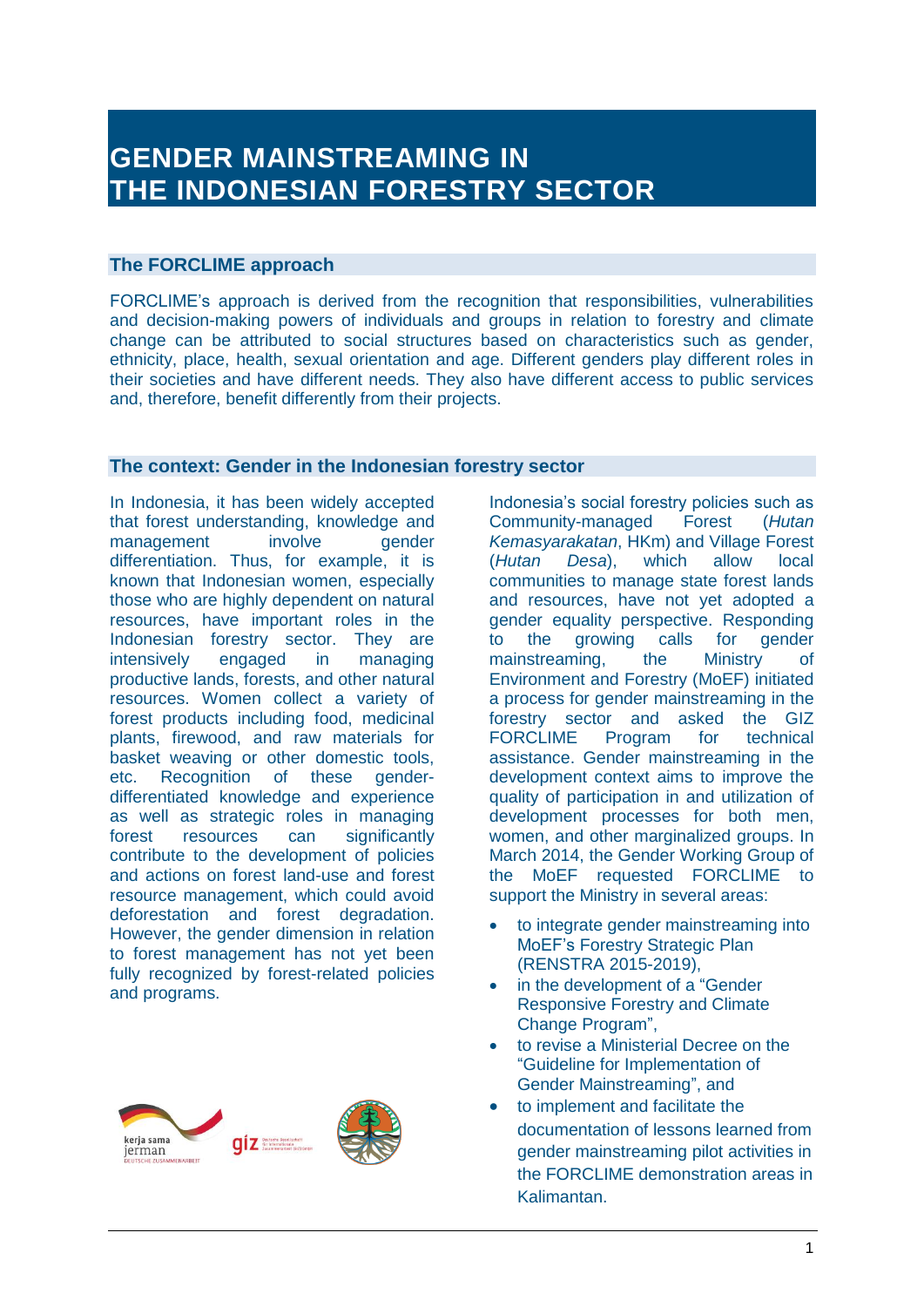#### **How did we support gender mainstreaming?**

FORCLIME used the conceptual framework of the GIZ gender strategy 2010-2014 as a guideline for its support to MoEF, addressing five strategic elements to promote equal opportunities for all. The five elements consist of: (1) political will and accountability  $-$  the way in which managers show their support for the issue of gender equality and follow up its implementation; (2) corporate culture – patterns of behaviour and codes of conduct within the organization that help ensure gender equality; (3) gender equality within the organization – synonym for cooperation on equal terms and a balanced ratio within the workforce; (4) gender competence – how much staff know about imbalance in gender relations and ways of correcting these; and (5) process adjustment – gender sensitive design of all processes and instruments.

Based on the overall strategy and these five elements, GIZ FORCLIME supported the Gender Working Group at MoEF in the inclusion of gender aspects into the Ministry's Strategic Plan (RENSTRA 2015- 2019) as well as in piloting the field implementation. This included establishment of demonstration activities at sub-national levels and – in a strategic partnership with the GIZ Strengthening Women Rights project (GIZ SWR) – leveraging SWR's work with the Ministry of Women and Empowerment (MoWE) towards the forestry sector, using a multilevel approach. GIZ FORCLIME's work is documented in our products and is integral part of our Results Based Monitoring system. The qualitative surveys of the Most Significant Change approach has been used to document our activities, outcomes and impacts.

# **What did we achieve so far?**

- 1. *Promoting gender-based capacity building measures for government officials and other stakeholders such as NGOs and Women Farmers Groups*: FORCLIME supported the implementation of gender mainstreaming into the RENSTRA 2015-2019. In total, 25 focal points at MoEF increased their capacities through participation in a Training of Trainers (ToT) for gender mainstreaming supported by FORCLIME and MoEF's Gender Task Force. For instance, the focal points applied the newly acquired knowledge to program planning and budgeting in 2015 and 2016. In addition, three focal points from two piloting provinces of MoEF (East Sumba District in East Nusa Tenggara Province, and Agam District in West Sumatra Province), as well as ten focal points from FORCLIME demonstration areas had been trained.
- 2. *Promoting the method of "Community Dialogue" (Dialog Warga) for gender mainstreaming among government officials*: FORCLIME supported MoEF and MoWE on disseminating gender issues and Community Dialogue methodologies to 50 government officials in in East Sumba District, to 30 officials in Agam District, and 30 officials in West Sumatra Province. In addition, trainings on gender mainstreaming, Community Dialogue methodology, and child protection awareness raising for 25 government officials were supported in Berau District in East Kalimantan Province. In Malinau District (North Kalimantan Province) 20 officials participated in a training on gender mainstreaming, Community Dialogue methodology, child protection, and gender and climate change.
- 3. *Raising awareness on gender mainstreaming among community members and farmers groups*: FORCLIME supported MoEF and MoWE to conduct trainings on gender mainstreaming with 60 farmers (organized in farmers groups) in Sumba Timur District and with 50 farmers from Agam District. Awareness raising on gender mainstreaming and child protection was also facilitated with 50 farmers from Tepian Buah Village and 30 farmers from Long Okeng Village in Berau District as well as 35 farmers in Setulang Village, Malinau District. Besides GIZ's conceptual framework on gender mainstreaming, the Community Dialogue approach from GIZ Strengthening Women's Rights project (GIZ SWR) was used.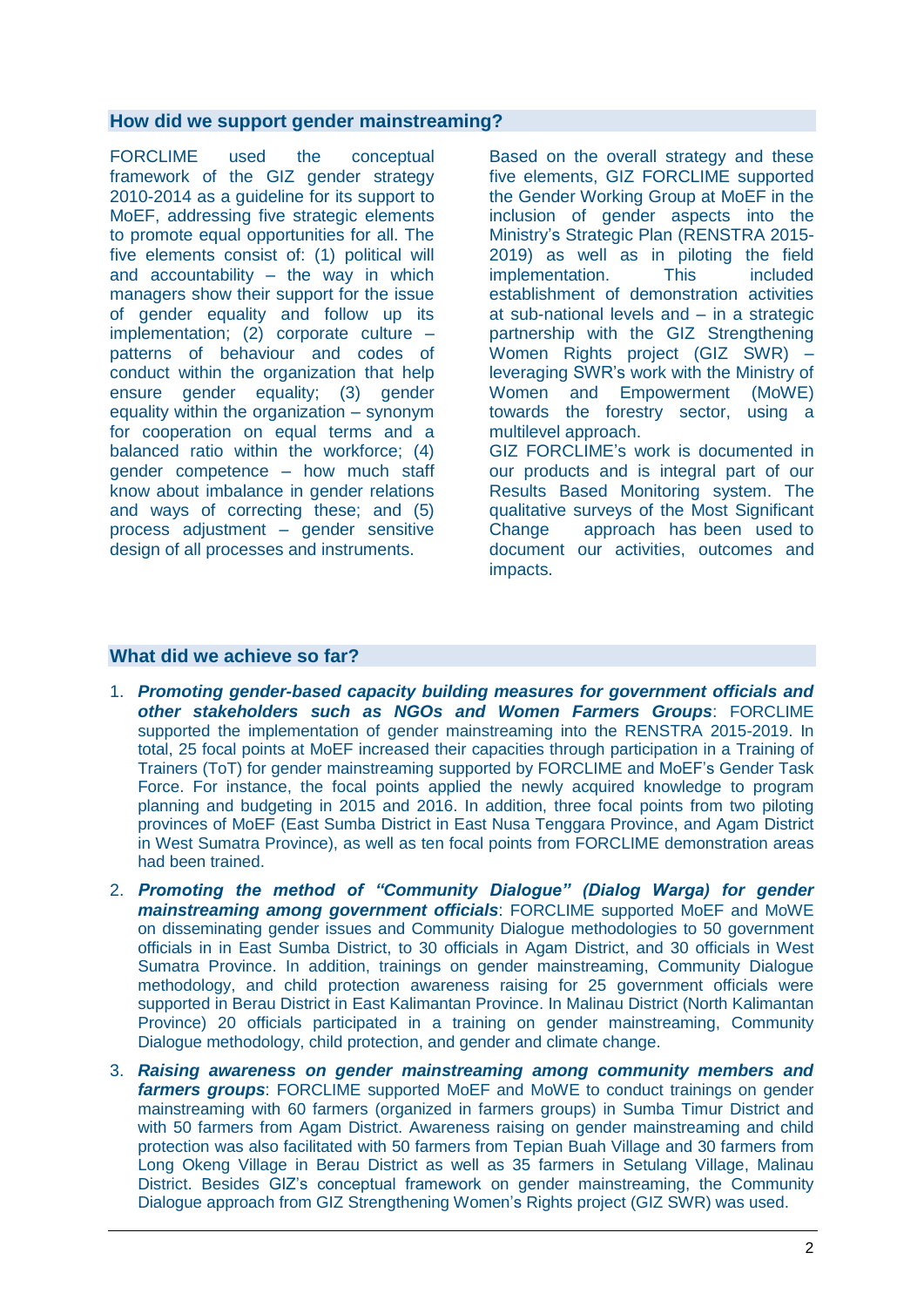

- 4. *Promoting the revision of gender mainstreaming-related policies:* FORCLIME supported the revision of the Ministerial Decree SK Menhut No.528/Menhut-II/Peg/2004 on the "Guideline for the Implementation of Gender Mainstreaming". The final draft was submitted to the Minister in 2014. The guideline poses the basis for an e-learning syllabus, which is currently being developed jointly by MoWE, the MoEF Gender Working Group, the Center for Forestry Education and Training (CFET) of MoEF, and FORCLIME. In 2015, the revised guideline has already been applied at FORCLIME demonstration sites in Kalimantan, implemented by the MoEF Gender Working Group and supported by FORCLIME (technical and financial cooperation modules).
- 5. *Mainstreaming gender analysis into CFET's blended learning curricula*: FORCLIME supports CFET and MoEF's regional forestry training centers to develop trainings for "blended learning", a combination of e-learning and classroom teaching. One of these blended learning trainings will address the important issue of conflict mapping, which encompasses seven modules that need to completed during an e-learning phase. Gender analysis is one of these modules.
- 6. *Training MoEF auditors in gender-responsive auditing*: FORCLIME, together with MoEF's Gender Working Group, has trained at least 100 auditors from MoEF on gender, gender mainstreaming, as well as gender responsive planning, budgeting and auditing. The auditors will have the role to audit all units in MoEF on gender-based programs and activities as outlined in the Ministry's planning and budgeting. As gender-based auditing will be mainstreamed in 2016, the performance of all units in the Ministry will be measured against their gender-responsiveness. This auditing process will continue in medium to long term as it is mandated in the legislation.
- 7. *Indonesia's position on gender equality in international forums*: FORCLIME supported its partners at MoEF, the COP signatories, during the process of formulating a position on "climate change, forestry and gender" to be presented at COP 21 in Paris.
- 8. *Challenges in cooperation and key success factors*: the challenges are changes of person in charge for the gender programme and different standards of operation procedures of gender responsive planning and budgeting of the MoEF and GIZ's. Key success factors are: supportive enabling conditions, partners' willingness and enthusiasm and partnership approach.